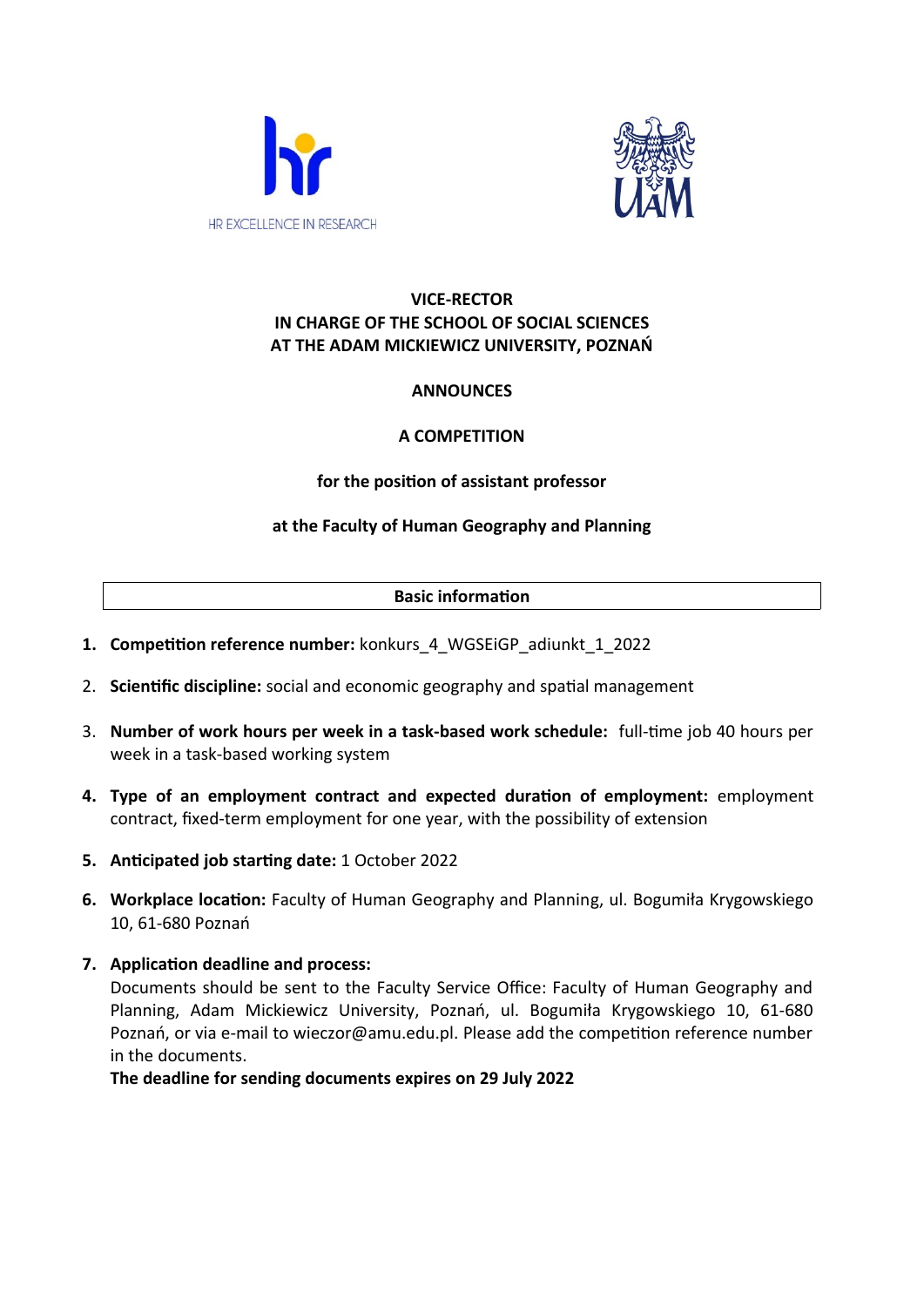#### **8. Required documents**

- Application form/letter of the candidate addressed to the Vice-Rector announcing the competition;
- *Curriculum Vitae;*
- Diplomas or certificates issued by colleges and universities attesting to education and degrees or titles held (in case of academic degrees obtained abroad – the documents must meet the equivalence criteria set out in Article 328 of the Act of 20 July 2018 Law on Higher Education and Science (Journal of Laws of 2022, item 574 as amended));
- Information about scientific and didactic achievements of the last five years, including:
	- List of publications,
	- List of research projects,
	- List of conference speeches,
	- List of conducted teaching activities,
	- Information about the training courses received, certificates held,
	- Information about the reports and expert assessments made,
	- Information about cooperation with scientific centres at home and abroad,
- Research plan for the next three years,
- Copies of three selected scientific publications;
- Declaration that the Adam Mickiewicz University in Poznań will be the applicant's main employer;
- Consent to the processing of personal data as follows: *In accordance with Article 6 (1) (a) of the General Data Protection Regulation of 27 April 2016. (OJ EU L 119/1 of 4 May 2016) I consent to the processing of personal data other than: first name, (first names) and surname; parents' first names; date of birth; place of residence (mailing address); education; previous employment history, included in my job offer for the purpose of the current recruitment." The application will be only considered if you have signed the above-mentioned consent to the processing of personal data.*

### **Conditions of the competition determined by the competition committee**

#### **I) Determination of qualifications: according to the Euraxess guidelines**

- **(R1) First Stage Researcher** (up to the point of PhD)
- **(R2) Recognised Researcher** (PhD holders or equivalent who are not yet fully independent)
- **(R3) Established Researcher** (researchers who have developed a level of independence)
- **(R4) Leading Researcher** (researchers leading their research area or field)

### **II) Job offer description**

The position of assistant professor in the group of research and teaching staff at the Faculty of Human Geography and Planning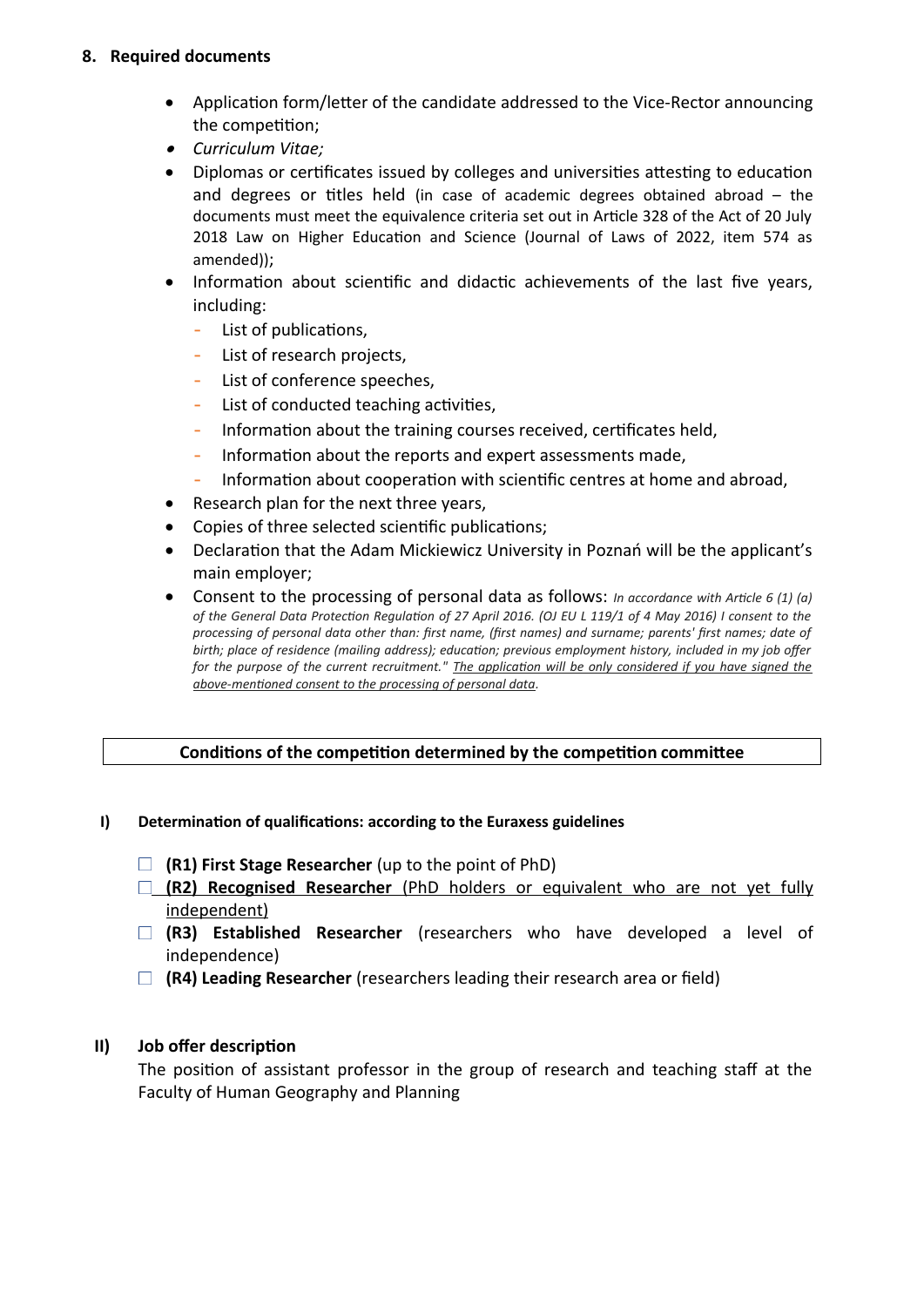### **III) Requirments and qualifications**

The competition is open to individuals who meet the requirements specified in Article 113 of the Law on Higher Education and Science of 20 July 2018 (Journal of Laws of 2022, item 574, as amended) and who meet the following requirements:

- 1. Doctoral degree in the discipline of geography or social and economic geography and spatial management, or architecture and urban planning;
- 2. Knowledge of rural development and spatial planning issues
- 3. Experience in preparation of scientific articles;
- 4. Experience in speeches at national and international conferences;
- 5. Knowledge of IT techniques used in socio-economic geography and spatial management, including knowledge of AUTO CAD or GIS (ARCGIS or QGIS) software;
- 6. Knowledge of spatial analysis methods;
- 7. Experience in university teaching;
- 8. Curiosity, problem-solving skills, team-work abilities and strong overall motivation for academic work and acquiring new competences;
- 9. Fluency in Polish—ability to communicate clearly and concisely;
- 10. Fluency in English—ability to communicate clearly and concisely.

Additional assets:

- experience in preparing and running scientific projects,
- practical experience related to the application of spatial planning and urban design in rural areas in the spatial management of local government units,
- activity related to the organisation of research and teaching.

### **IV) Required languages**

- 1. Polish: fluent or native
- 2. English: fluent
- **V) Required research, teaching or mixed experience** See point III

#### **VI) Benefits**

- $\checkmark$  an atmosphere of respect and cooperation
- $\checkmark$  supporting employees with disabilities
- $\checkmark$  flexible working hours
- $\checkmark$  remote work applicable
- $\checkmark$  co-financing of language learning
- $\checkmark$  co-financing of training and courses
- $\checkmark$  additional days off for education
- $\checkmark$  life insurance
- $\checkmark$  pension plan
- $\checkmark$  savings and investment fund
- $\checkmark$  preferential loans
- $\checkmark$  additional social benefits
- $\checkmark$  leisure-time funding
- $\checkmark$  subsidizing children's vacations
- $\checkmark$  "13th" salary
- $\checkmark$  bike racks